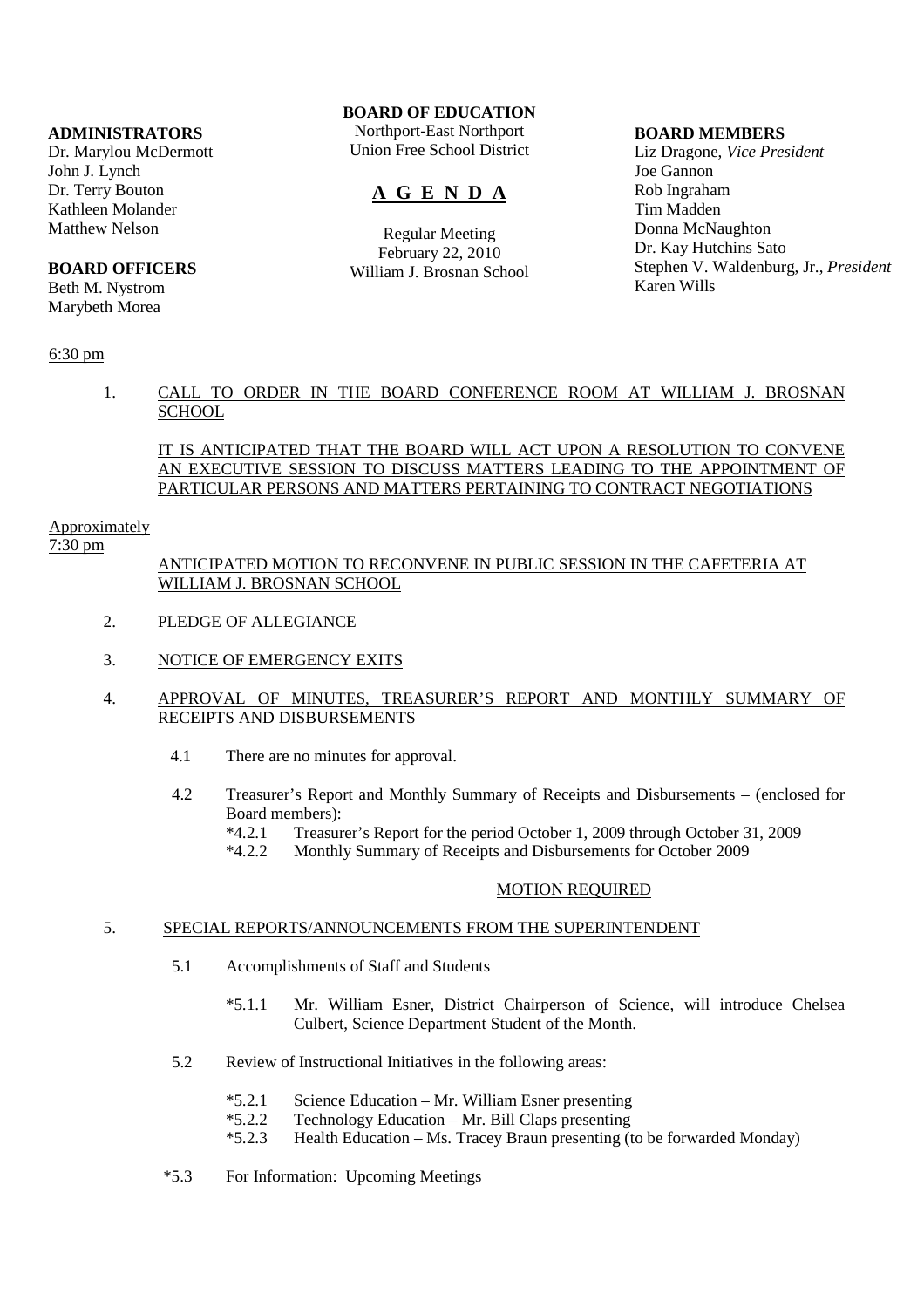#### 6. COMMUNICATIONS

*Please Note: This is the opportunity for persons who had written letters to the Board to speak to the Board regarding the issues raised in their communications. Speakers are asked to keep their comments brief, and to speak for no longer than 5 minutes.*

 \*6.1 Letter from Mrs. Joan Johnson, Clerk of Western Suffolk BOCES, received February 3, 2010, re: nominations for component boards of education which must be submitted by March 26, 2010.

#### 7. PUBLIC PARTICIPATION

*Please Note: Community members are invited to share their questions, comments, or concerns with the school board. When speaking, citizens should state their name and address for the record and limit their presentation to 5 minutes. Where possible, the board will answer factual questions immediately. A written response may be provided when information is not available. If a response would involve discussion of board policy or decisions which might be of interest to citizens not present at the meeting, the board may place the item on a future meeting agenda*.

#### 8. SUPERINTENDENT'S REPORT, GENERAL - FOR BOARD ACTION

8.1 Recommendation to approve the following Personnel Schedules:

| $*8.1.1$ | Schedule A | $\sim$   | Certified Staff                |
|----------|------------|----------|--------------------------------|
| $*8.1.2$ | Schedule B | $\sim$   | Non-Instructional Staff        |
| $*8.1.3$ | Schedule C | $\sim$   | <b>Salary Transfers</b>        |
| $*8.1.4$ | Schedule D | $\equiv$ | Extra Pay                      |
| $*8.1.5$ | Schedule J |          | Committee on Special Education |

#### MOTION REQUIRED

8.2 Recommendation to receive for a second reading and adopting the following textbook:

| Earth Science The Physical Setting | Earth Science |               |
|------------------------------------|---------------|---------------|
| Thomas McGuire                     | AMSCO         | Grade 8 and 9 |

#### MOTION REQUIRED

8.3 Recommendation to receive for a first reading the following textbook:

| Biology Concepts & Connections $6th$ Edition | AP Biology      |
|----------------------------------------------|-----------------|
| Campbell, Reece, et. al Pearson              | Grade 11 and 12 |

#### MOTION REQUIRED

8.4 Recommendation to approve the following resolution:

 "RESOLVED, that the Administration be and hereby is authorized and directed to commence due process hearing to obtain consent for appropriate testing of a classified student known to the Office of Pupil Services"

#### MOTION REQUIRED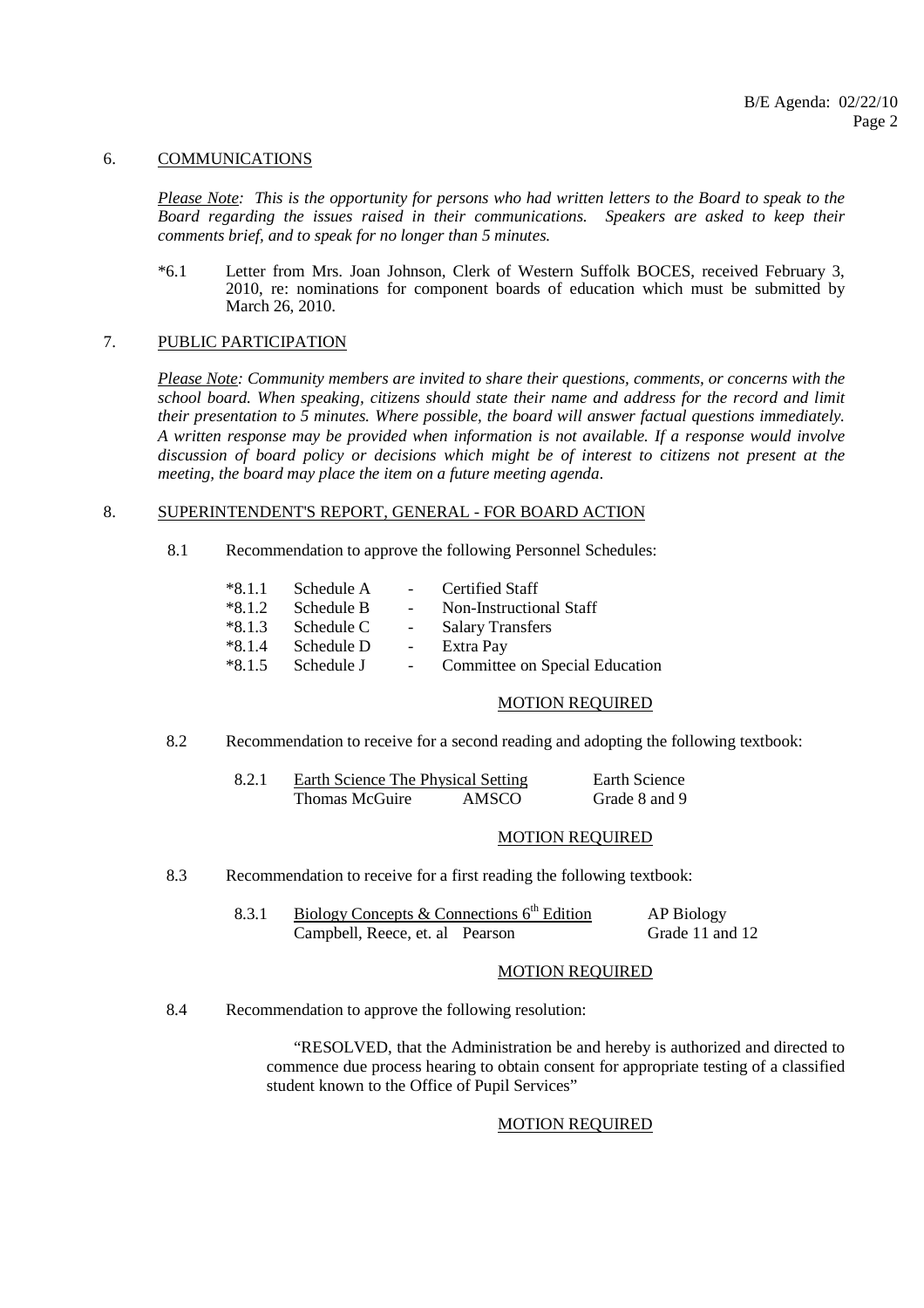8.5 Recommendation to approve the following resolution:

 "RESOLVED, that the Administration be and hereby is authorized and directed to appeal to the State Review Officer, the decision of Michael Lazan in connection with a special education hearing regarding a student known to the Board of Education, and that any and all actions heretofore taken in furtherance of the foregoing be and are hereby ratified and confirmed"

#### MOTION REQUIRED

 \*8.6 Recommendation to authorize the administration to survey the community to determine the extent of need for a school breakfast program for the 2010-2011 school year.

#### MOTION REQUIRED

#### 9. SUPERINTENDENT'<u>S REPORT, FINANCIAL - FOR BOARD ACTION</u>

9.1 Recommendation to take specified action on the following BIDS:

 LONG ISLAND SCHOOL FOOD SERVICE DIRECTOR'S ASSOCIATION COOPERATIVE:<br>\*9 1 1 Award -

- Award Meat
- $*9.1.2$  Award Dairy
- \*9.1.3 Award Small Equipment
- \*9.1.4 Award Large Equipment

#### MOTION REQUIRED

- 9.2 Recommendation to receive the following donations to the District:
	- 9.2.1 \$1,000.00 from Mr. David L. Quigley to the Laurence J. Quigley ALS Memorial Scholarship Fund and \$500.00 from Mr. David L. Quigley to the Laurene G. Quigley Memorial Scholarship Fund

#### MOTION REQUIRED

- 9.3 Recommendation to authorize the Board President to sign a contract with the following district to provide Health Services for Northport-East Northport students attending school in that district during the 2009-2010 school year:
	- 9.3.1 Huntington Union Free School District, three (3) students attending St. Patrick School @ \$643.78, totaling \$1,931.34.

#### MOTION REQUIRED

\*9.4 Recommendation to approve the following resolution:

 "BE IT RESOLVED, that the Board of Education hereby approves an increase in the appropriation in A1980.4000.00.7000 of the budget by \$278,850.00 with the understanding that this increase in appropriations is the result of the unanticipated expense associated with the establishment of the MTA tax"

#### MOTION REQUIRED